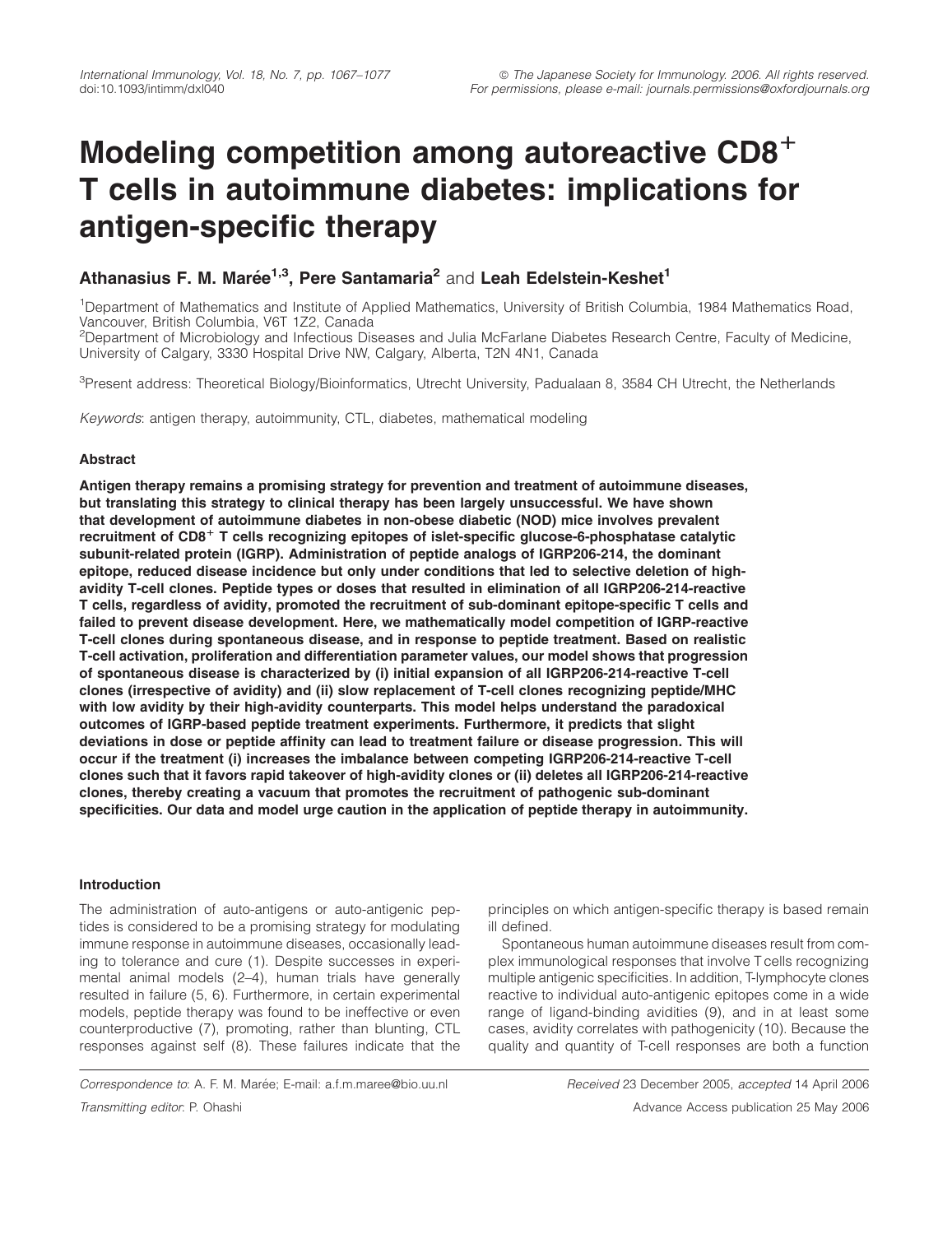of avidity, the choice of antigen, dose, schedule of treatment and type of administration are all expected to have an important influence on the outcome of antigen therapy. All these contributing influences, however, are poorly understood and difficult to study in isolation, particularly in the context of immunologically complex autoimmune disorders.

Type 1 diabetes (T1D) is an autoimmune disease that results from killing of pancreatic  $\beta$  cells by autoreactive T lymphocytes. While the recruitment of autoreactive CD4<sup>+</sup> Tcells is required for its initiation, compelling evidence points to an important role for CD8+ T cells in initiation and/or progression of the disease. Work by us and others has provided a wealth of experimental data on the kinetic evolution of autoimmune diabetes in nonobese diabetic (NOD) mice (11). In this animal model, overt clinical disease is preceded by increases in the circulating pool (12) and avidity (9) of a prevalent population of autoreactive CD8+ Tcells. This sub-population, implicated as a major (albeit not exclusive) effector of β-cell destruction (13), is characterized by its ability to recognize a series of peptide analogs derived from the amino acid sequence KYNKANWFL (also known as NRP) (14). These peptides are structural and functional mimics (henceforth named mimotopes) of residues 206– 214 of islet-specific glucose-6-phosphatase catalytic subunitrelated protein (IGRP), a dominant B-cell auto-antigen (15).

Whereas mimotopes administered in the absence of adjuvant tend to induce deletional or functional tolerance of antigen-specific T cells in vivo (16, 17), recent studies have shown that the effects of NRP/IGRP-based peptide treatment on spontaneous anti-IGRP responses and diabetogenesis are complex and paradoxical (9, 18). Here, we aim to elucidate the reasons for the different outcomes that were observed, and to understand how relatively small differences in dose and peptide affinity can so dramatically affect treatment outcome. We subject available data on T-cell avidity maturation in T1D to mathematical modeling and use the model to investigate the paradoxical non-linear outcome of NRP/IGRP206-214-based peptide therapy.

## Methods

## Experimental methods

The experiments on T-cell avidity maturation and peptide therapy on which our model is based are described in (9, 18). Experimentally, avidity of T cells for specific peptide–MHC complexes is measured with peptide–MHC tetramers, multimeric complexes of peptide–MHC labeled with a fluorescent marker (19).

## Mathematical models

The model uses data and observations specific for NOD mice, supplemented by reasonable assumptions. Parameter estimates are based on our own experiments and on the literature. We use ordinary differential equations (ODEs) to model the continuous changes in cell populations and peptide–MHC levels. The model is analyzed by common methods of nonlinear dynamics and simulated numerically.

## **Software**

Steady-state analysis, phase-space analysis and numerical integration of the model were carried out using the public domain software package GRIND [\(http://theory.bio.uu.nl/](http://theory.bio.uu.nl/rdb/software.html) [rdb/software.html\).](http://theory.bio.uu.nl/rdb/software.html) Contour plots of Fig. 4 were generated using the mathematical software package MAPLE [\(http://www.](http://www.maplesoft.com/) [maplesoft.com/\).](http://www.maplesoft.com/)

## **Results**

## **Background**

The following general background is important for assembling our model and is presented here for completeness. We assume that the naive T-cell precursors of the CTLs undergo activation in the pancreatic lymph nodes in response to autoantigen-loaded antigen-presenting cells (APCs), most likely mature dendritic cells (20, 21). Individual T-cell clones within this sub-population bear distinct TCRs capable of recognizing antigen peptides presented by the MHC class I molecule  $H-2K<sup>d</sup>$  (9). T cells bind to regions of APCs that present sufficiently many specific peptide–MHC complexes. Henceforth, we refer to such regions as 'sites'. Activation of the T cell occurs when sufficiently many TCRs are triggered during the contact time between the Tcell and APC. Out of the thousands of diverse peptide–MHC complexes presented on the surface of an APC, ~100 complexes of a given peptide bound to a specific MHC molecule suffice to activate a Tcell, by virtue of their ability to induce serial triggering of TCRs on the T-cell surface (22) [see Goldstein et al. (23) for a recent overview of models describing the serial triggering process]. The affinity of these TCRs for peptide–MHC, the duration of binding and the number of TCRs triggered influence whether activation occurs (24–27).

When activated, T cells proliferate and differentiate; up to ~95% of the progeny become terminally differentiated CTLs and ~5% become memory cells (28). The binding of a TCR to a peptide–MHC complex is reversible, and we refer to specific association and dissociation rates by  $k_{on}$  ( $\mu$ M<sup>-1</sup>s<sup>-1</sup>) and  $k_{off}$  (s<sup>-1</sup>), respectively. The ratio  $1/K_D = k_{on}/k_{off}$  is the affinity of the TCR for the given peptide–MHC complex. For a T cell, actual binding kinetics to multiple individual peptide–MHC complexes presented on an APC depend not only on the single molecular affinities but also on the number of TCRs expressed on the T cell, and the level of presentation on the APC. We use the term 'avidity' to describe the strength of association of the T cell as a whole.

In our experimental work, we have previously shown that autoimmune inflammation is associated with T-cell avidity maturation, that is, a progressive increase in the average avidity with which populations of epitope-specific CD8<sup>+</sup> Tcells engage peptide–MHC. This process is associated with and accounts, in part, for the progression of benign islet inflammation to overt diabetes in NOD mice (9). We have also shown that avidity maturation of IGRP206-214-reactive CD8<sup>+</sup> T cells can be accounted for by slow amplification of a small pool of high-avidity T-cell clones at the expense of a much bigger pool of low-avidity clones (9, 10). One of the most puzzling characteristics of this avidity maturation process is that it takes place on a much longer time-scale than T-cell proliferation. Understanding this discrepancy in time-scales is one of the aims of our paper.

We have recently tested the ability of NRP/IGRP206-214based mimotopes to protect pre-diabetic NOD mice from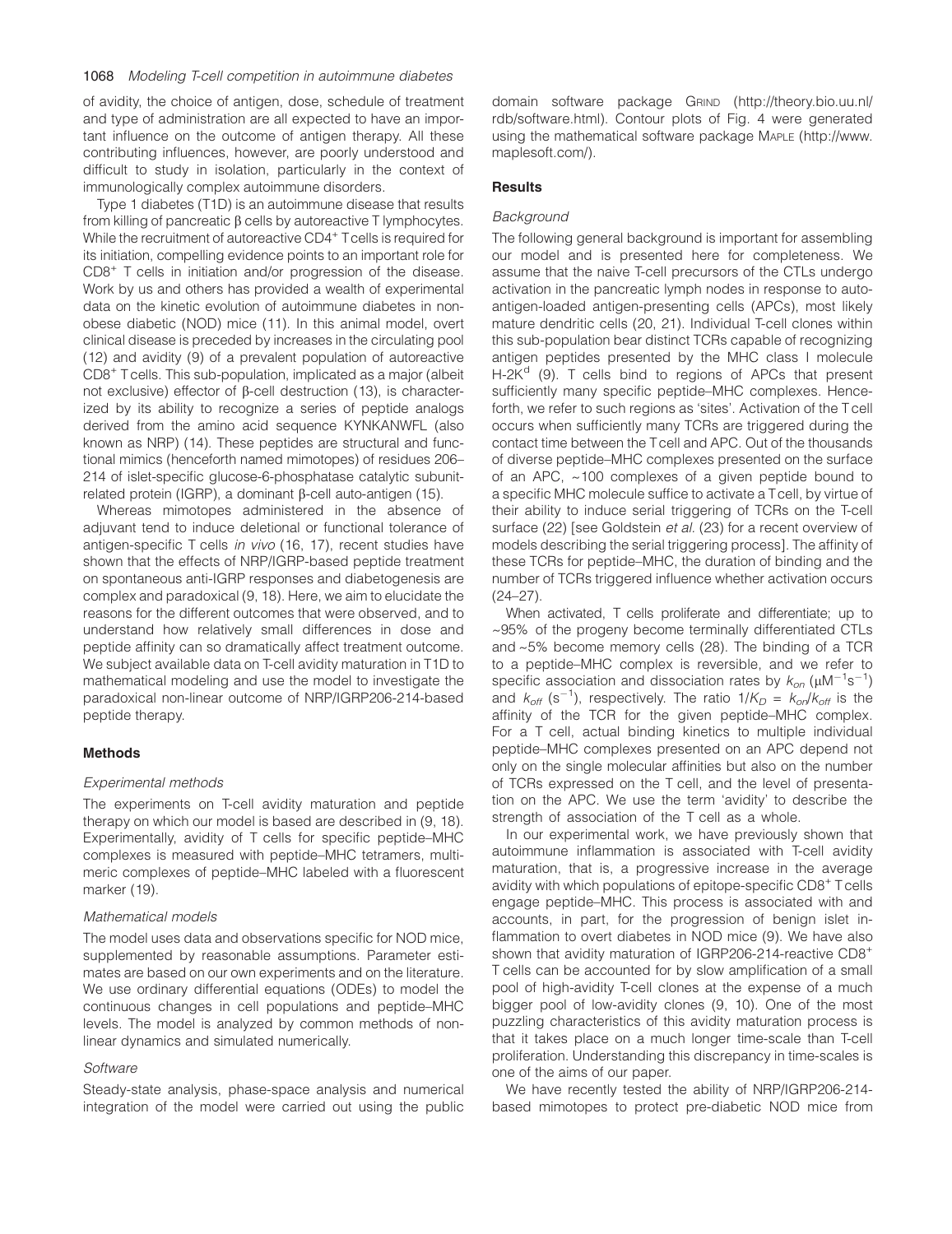developing overt T1D. The most striking observation in these studies was that the outcome of peptide therapy had a complex dependence on both the dose and type of mimotope. We use the words 'affinity of the peptide' to refer to the binding strength of the peptide–MHC complex with the TCR of the IGRP206-214-reactive T cells. Peptides with lower affinity, for example, NRP-I4, were protective in a dose-dependent manner, whereas those of higher affinity, such as NRP-V7, were ineffective. In general, therapeutic potential was negative for low peptide dose or affinity, positive for an intermediate dose or affinity and minor for high dose or affinity (18). We proposed that the protective effect requires deletion of highavidity T-cell clones and increased recruitment of low-avidity (and potentially anti-diabetogenic) clones. In contrast, complete deletion of the prevalent IGRP206-214-reactive T-cell pool was not protective, presumably because it allowed subdominant epitope-specific T-cell specificities to fill the T-cell niche emptied by peptide treatment. Elucidating how peptide therapy can change the dynamics and T-cell competition is another aim of our paper.

## Mathematical model of avidity maturation under peptide therapy

The goals of the model are (i) to elucidate the mechanism, time-scales and nature of the process of avidity maturation, (ii) to expose the influence of peptide dose and affinity on the outcome of peptide therapy and (iii) to outline in a quantitative context the novel philosophy proposed in (18) for peptide therapy.

Let  $X_i(t)$  represent the total number of naive and memory CD8<sup>+</sup> T cells of clone i that are not bound to APCs, and let  $X_{bi}(t)$  be those bound to sites on APCs. The number of terminally differentiated effector T cells of this clone is denoted as  $X_{ei}(t)$ . Relevant naive and memory T cells are T cells that (i) recognize the epitope targeted by the dominant T-cell response, that is, respond to the peptide (e.g. NRP-V7) and (ii) have the potential to proliferate. All clones with a similar avidity for the given peptide are lumped together in each variable.

The dynamics of T-cell expansion depends on influx, decay and proliferation rates of the T cells, as shown in Fig. 1. The equations of our model for clone  $i=1, 2, \ldots N$  are as follows:

$$
\frac{dX_i}{dt} = \sigma_i + (R_i(p) + 1)b_{off}X_{bi} - b_{on}S_iX_i - X_i\left(\delta + \varepsilon \sum_{j=1}^N X_j\right), (1a)
$$

$$
\frac{\mathrm{d}X_{bi}}{\mathrm{d}t} = b_{on} s_t X_i - b_{off} X_{bi},\tag{1b}
$$

$$
\frac{\mathrm{d}X_{\mathrm{ei}}}{\mathrm{d}t} = R_{\mathrm{ei}}(p)b_{\mathrm{off}}X_{\mathrm{bi}} - \delta_{\mathrm{e}}X_{\mathrm{ei}}.\tag{1c}
$$

Here,  $\sigma_i$ , the influx of naive clone *i* T-cells from the thymus, and  $\delta$ , the turnover of lymphocytes, are assumed constant. Growth of clones occurs within a limited lymphocyte pool size (29), and e represents the level of competition for that pool. We assume that  $\delta$  and  $\epsilon$  are roughly the same for all lymphocyte clones, since otherwise competitive exclusion (30) would always select the same favored clone, undermining the diversity of the adaptive immune system.  $R_i(p)$  and  $R_{ei}(p)$ are proliferation rates that are ultimately dependent on endogenous and administered peptide levels via MHC loads (see below.)

T cells proliferate only after the appropriate signal from APCs. Several sources (31–33) show that T cells compete for sites on APCs. For  $s_f$ , the number of free sites on APCs, the rates of binding  $(b_{\text{on}})$  and unbinding  $(b_{\text{off}})$  of T cells to these sites are assumed constant, whereas memory cell formation is depicted by the term  $R_i$ . Similarly, the proliferation of naive and memory T cells into effectors is depicted by the function  $R_{ei}$ ,



Fig. 1. Scheme of the model showing the main classes of CD8<sup>+</sup> T cells (of a given clone) considered. The free naive and memory T cells (X<sub>i</sub>) become bound  $(X_{bi})$  to an APC. This potentially leads to proliferation into both terminally differentiated CTLs  $(X_{ei})$  and memory Tcells. Proliferating T cells that produce more than a single memory cell contribute to clonal expansion. The meanings and values of the parameters indicated in the figure are given in Table 1.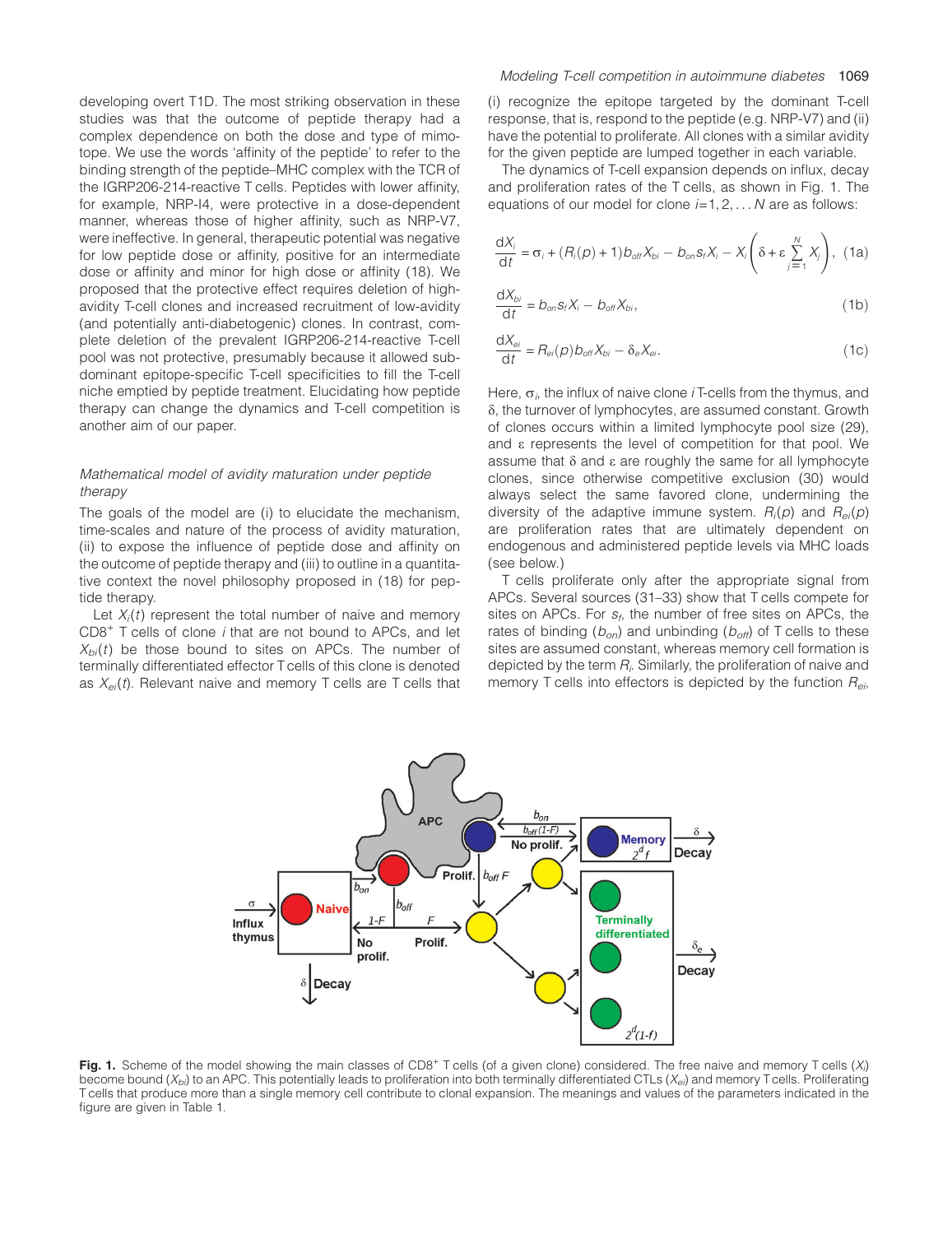whereas the decay rate of such effector cells,  $\delta_e$ , is assumed constant.

The population of terminally differentiated effector T cells does not proliferate and does not compete for selection, but as these form the bulk of cells measured in experiments, their role in the development of diabetes is crucial. Turnover rates of effector cells are much greater than those of naive Tcells: their growth rate is 20 times larger and their half-life is only 3 days (34–36). For the effector cells, homeostatic competition terms can therefore be ignored.

In order to close the system, we must specify the number of free sites on APCs as well as the details of the proliferation and differentiation rates. Let s stand for the total number of sites recognized by the relevant T-cell clones (on all APCs), assumed constant. Then the number of free sites available for binding is simply

$$
S_f = S - \sum_i X_{bi}.\tag{2}
$$

Proliferating T cells produce a large number of terminally differentiated effector cells and a small number of memory cells for self-renewal (37). Following peptide therapy, a huge T-cell expansion is observed, followed by decay to a much lower level within a few weeks (our unpublished results). Experimental evidence (38, 39) suggests that T-cell deletion at high peptide dose is due to clonal exhaustion, that is, to the fact that not enough memory cells are produced for selfrenewal. Only ~5% of the progeny of proliferating T cells are memory cells (40), and at high levels of peptide presentation, this memory cell production decreases (41, 42), accounting for the observed clonal exhaustion.

We use  $M_i$  and  $E_i$  to denote the number of memory and effector cells produced per proliferating Tcell. Memory cells in excess of simple replacement,  $(M_i - 1)$ , contribute to 'expansion' of a clone. Let  $F_i$  stand for the fraction of clone  $i$ T-cells activated after leaving an APC. Combining proliferation and memory cell production, the expansion factors  $R_i$  and  $R_{ei}$ for clone  $i$  are then given by

$$
R_i = F_i(M_i - 1), \quad R_{ei} = F_i E_i. \tag{3}
$$

The quantities  $F_i$ ,  $M_i$  and  $E_i$  depend on the level of peptide-MHC presentation at sites on APCs, and this, in turn, depends on native and administered peptides.

Whether a T cell bound to an APC will proliferate or not, depends on the number of peptide–MHC complexes at the given site (32) and the affinity of the TCRs for the peptide (43). We take proliferation to be a saturating sigmoidal function of the 'MHC load',  $m_t$  (i.e. the effective number of peptide–MHC complexes per APC site that can trigger a given TCR, taking both the level of presentation and the potential of the peptides to trigger TCRs into account):

$$
F_i = \frac{m_t^2}{a_i^2 + m_t^2},
$$
\n(4)

where  $a_i$  is the MHC level at which half of the *i*-type T cells become activated.

A proliferating T cell goes through a number, d, of cell divisions, producing  $2<sup>d</sup>$  daughter cells. Of these, we assume that a fraction f are memory cells and  $(1 - f)$  are effector cells, where f depends on the level of presentation. We assume that the number of memory cells,  $M_{i}$ , produced per proliferating i-type T cell has a Hill-function dependence on the MHC level. Thus,

$$
E_i = 2^d (1 - f), \tag{5a}
$$

$$
M_i = 2^d f,\tag{5b}
$$

where 
$$
f = r \left( 1 - \frac{m_t^{n}}{(h + a_i)^n + m_t^{n}} \right)
$$
. (5c)

Here r gives the maximal fraction of memory cells produced;  $(h + a_i)$  is the MHC level for half-maximal memory cell production (h describes the increase of MHC level needed to shift the T-cell dynamics from expansion to clonal exhaustion). The Hill coefficient  $n = 3$  best represents experimental observations.

Given the above dependencies on MHC load, we want to estimate the level of presentation of peptide–MHC complexes per site resulting from peptide therapy with mimotopes of type j. Let  $p_i$  denote the amount of mimotope of type j that is not bound to any MHC, and  $p_{ib}$  denote the amount of mimotope that is bound to MHCs at a specific site. Since only a tiny proportion of the peptides become bound to MHC molecules,  $p_i$  is approximately equal to the total amount of  $\dot{f}$ -type mimotope, and we refer to it as the 'dose'. Let  $e_i$  denote the efficacy of mimotope  $j$  (relative to endogenous peptide) to trigger TCRs. Then by effective MHC load,  $m_t$ , we mean the sum of peptide 'doses' weighted by their relative TCR triggering efficacy,

$$
m_t = \sum_j e_j p_{jb}.
$$
 (6)

The sum of all peptides presented is  $\sum_j \! \rho_{j b}$ . Denoting by  $m$ ,  $m_i$ the total and the free MHC molecules per site, we have  $m = m_f + \sum_j p_{jb}$ . By simple mass action,

$$
\frac{\mathrm{d}p_{jb}}{\mathrm{d}t} = k_{on_p}p_jm_f - k_{off_p}p_{jb},\tag{7}
$$

where  $k_{on}$  is the binding rate of peptides to MHC molecules, and  $k_{off<sub>p</sub>}$  combines the unbinding rate of the peptide from the MHC with the turnover rate of the peptide–MHC complex itself. Both rates are assumed to be the same for all peptides. The values  $e_i$  (on an arbitrary scale) rank the relative potency of the various peptides in the context of TCR triggering. Generally, we chose a scaling for the weights so that an endogenous peptide is represented by TCR triggering efficacy  $e_0 = 1$ , and the single mimotope is then associated with a weight  $e_1 = e$ relative to this. The above summarizes the scheme of our model in a general setting of N T-cell clones. Before analyzing its behavior, we simplify the model to consider a case leading to maximal insights within the simplest realistic setting.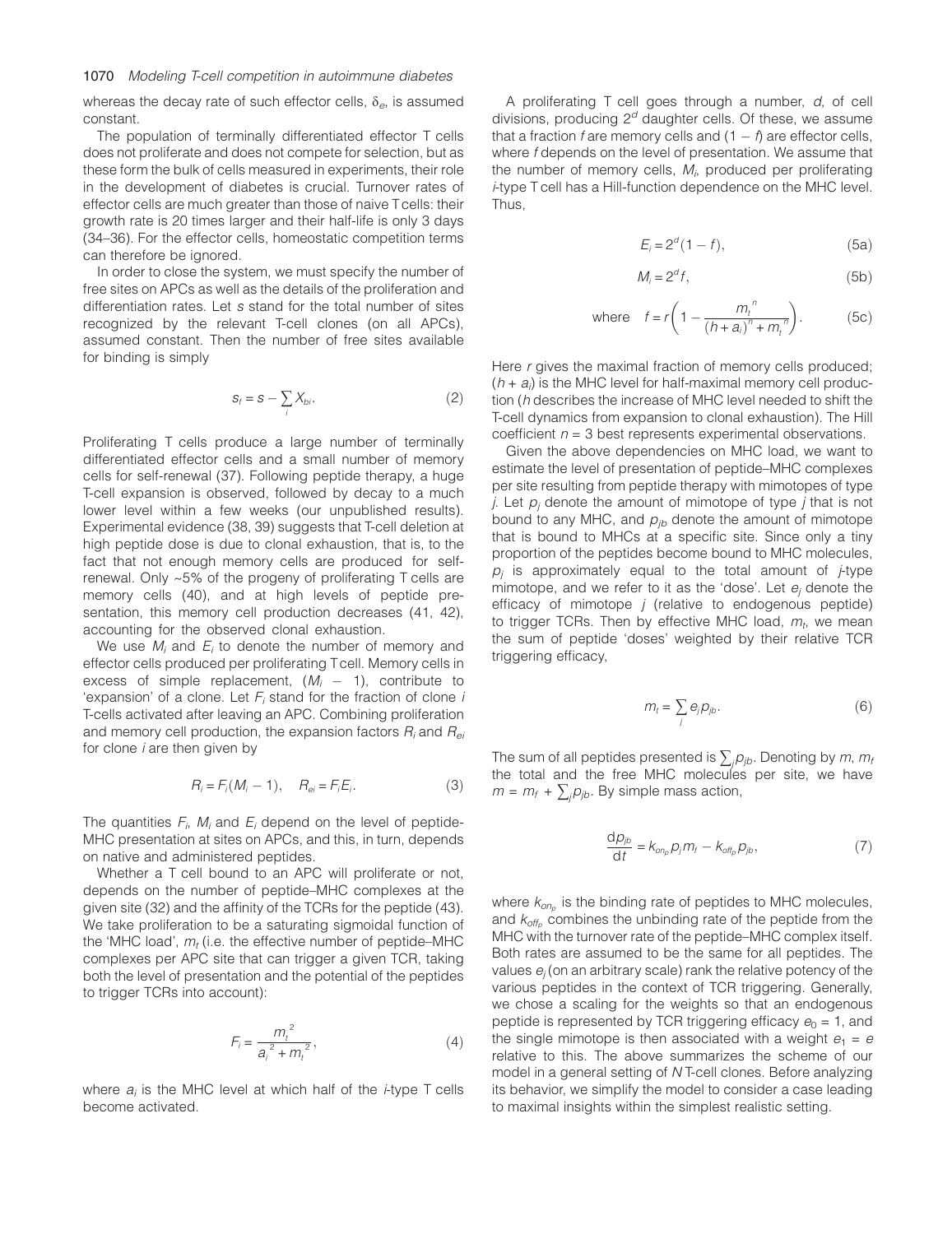#### The simplified two-clone model

In this section, we introduce several simplifying assumptions to fully expose the key features of T-cell competition leading to avidity maturation. First, in view of the rapid time-scale of peptide processing relative to T-cell population dynamics, we consider peptide bound to MHC to be at quasi-steady state (QSS) (d $p_{bi}/$ dt  $\approx$  0). Further, we consider just two peptides, with  $p_0$  the level of endogenous self-antigen and  $p_1$  the administered mimotope, whose relative TCR triggering efficacy is e. Then,

$$
p_{0b} = \frac{mp_0}{\sum_{i} p_i + \frac{k_{offp}}{k_{onp}}}, \quad p_{1b} = \frac{mp_1}{\sum_{i} p_i + \frac{k_{offp}}{k_{onp}}},
$$
(8)

and the effective MHC load is  $m_t = p_{0b} + ep_{1b}$ , so

$$
m_t = \frac{(\rho_0 + e\rho_1)m}{\rho_0 + \rho_1 + c},\tag{9}
$$

where c represents other background ligands plus the ratio  $(k<sub>off</sub>, / k<sub>on</sub>)$ . This expression is reasonable: it incorporates increased effective MHC presentation level as the peptide dose  $p_1$  increases (provided the TCR triggering efficacy of the peptide, e, is adequate), but it also includes the effect of peptide competition. The outcome depends on both dose,  $p_1$ , and relative TCR triggering efficacy, e, of the mimotope in comparison with the level and efficacy of endogenous peptide.

To investigate the key features of avidity maturation under peptide therapy, it suffices to consider the interactions of two avidity types of CD8<sup>+</sup> T cells and follow relative prevalence of these clones. We thus follow two clones, with  $X = X_1$  and  $Y =$  $X<sub>2</sub>$ , respectively, the low- and high-avidity clones. (Subscripts are dropped in the next section, to ease notation.) We further assume that bound cells are at QSS with free cells:

$$
\frac{\mathrm{d}X_{bi}}{\mathrm{d}t}=b_{on}S_{f}X_{i}-b_{off}X_{bi}\approx 0, \quad i=1,2. \tag{10}
$$

Then  $X_{b1}/X_{b2} = X_1/X_2$ , and we obtain:

$$
X_{bi} = \frac{S X_i}{X_1 + X_2 + \frac{b_{off}}{b_{on}}}, \quad i = 1, 2.
$$
 (11)

The effect of constant background T-cell clones competing for other presented peptides at the same sites can be assimilated into the parameter  $b_{op}$ . With these assumptions, the equations for free naive and memory T cells of clone i are

$$
\frac{dX_i}{dt} = \sigma_i + R_i b_{off} \frac{S X_i}{X_1 + X_2 + \frac{b_{off}}{b_{on}}}
$$
  
-  $\delta X_i - \varepsilon X_i (X_1 + X_2), \quad i = 1, 2.$  (12)

(Note that due to the QSS assumption of Eqs. 10, two terms have dropped out.) The constants  $\sigma_i$ ,  $b_{\mathit{off}}$  and  $\varepsilon$  are as before, and  $R_i$  are proliferation rates as given in Eq. 3. The background competition with other sub-dominant clones is now incorporated into the constant  $\delta$ .

Once these equations are solved, the effector T-cell population levels can be determined from the equations

$$
\frac{\mathrm{d}X_{\mathrm{ei}}}{\mathrm{d}t} = R_{\mathrm{ei}} b_{\mathrm{off}} \frac{\mathrm{s}X_i}{X_1 + X_2 + \frac{b_{\mathrm{off}}}{b_{\mathrm{on}}}} - \delta_e X_{\mathrm{ei}}, \quad i = 1, 2. \tag{13}
$$

To summarize, the model consists of two ODEs (Eqs. 12,  $i = 1, 2$ ) for the naive and memory cells of the two T-cell clone types, with parameters given by the expansion factors (Eqs. 3, 4 and 5b), and MHC level (Eq. 9). Solving these equations then leads to a pair of subsidiary ODEs (Eqs. 13) for the effector T cells that can, in turn, be solved or simulated.

#### Clonal competition and the effect of peptide therapy

To simplify notation, from here on we write  $X = X_1$  for the lowavidity clone and  $Y = X_2$  for the high-avidity clone. Detailed consideration of experimental data for NOD mice allows us to validate the model in a quantitatively meaningful context, using realistic parameter values (default values shown in Table 1). T-cell abundance is always expressed as the total number of cells per animal. The initial virgin state is given by  $X = \sigma_x / \delta = 900$  and  $Y = \sigma_y / \delta = 100$ , and dynamics are simulated for 168 days (24 weeks). Simulations of the model predict the following trends:

- (1) Both types of T cells expand rapidly over the first 6 weeks, maintaining near-constant proportion (see the initially linear part of the trajectory in the  $(X, Y)$  phase plane of Fig. 2A). The initial expansion phase is characterized by weak competition. The larger influx of T cells with low avidity causes initial dominance of these low-avidity cells.
- (2) Competition and differential expansion result in slight advantage of clone Y, which slowly overtakes and replaces  $X$  after  $\sim$  20 weeks (Fig. 2B). The long time-scale is due to slow replacement of the different clones within the memory pool, as well as strong competition for sites on APCs during the later stages. These later stages are critically affected by peptide therapy. The number of nonpathogenic  $(X_e)$  and highly pathogenic  $(Y_e)$  effector T cells have similar profiles, and closely follow the dynamics observed in the populations of naive and memory T cells (Fig. 2C). Slow replacement by the high-avidity clones agrees well with the experimental data (9).
- (3) The model predicts vastly different possible outcomes for peptide therapy, in agreement with observed paradoxical results (18). Figure 3 demonstrates the effect of the dose of a single mimotope recognized (in the context of MHC) with intermediate affinity by TCRs on cognate T cells. Figure 3A shows that when this intermediate affinity peptide is administered at low doses, the high-avidity clones expand more rapidly; when given at moderate doses, these high-avidity clones are deleted, whereas the low avidity ones expand and when given at high doses, the ratios of high- to low-avidity clones hardly change. This also agrees with experimental results of Han et al. (18). Figure 3B indicates that overall expansion occurs at low and moderate peptide doses. While at low doses, the high-avidity clones dominate, leading to accelerated disease progression, and at moderate doses, low-avidity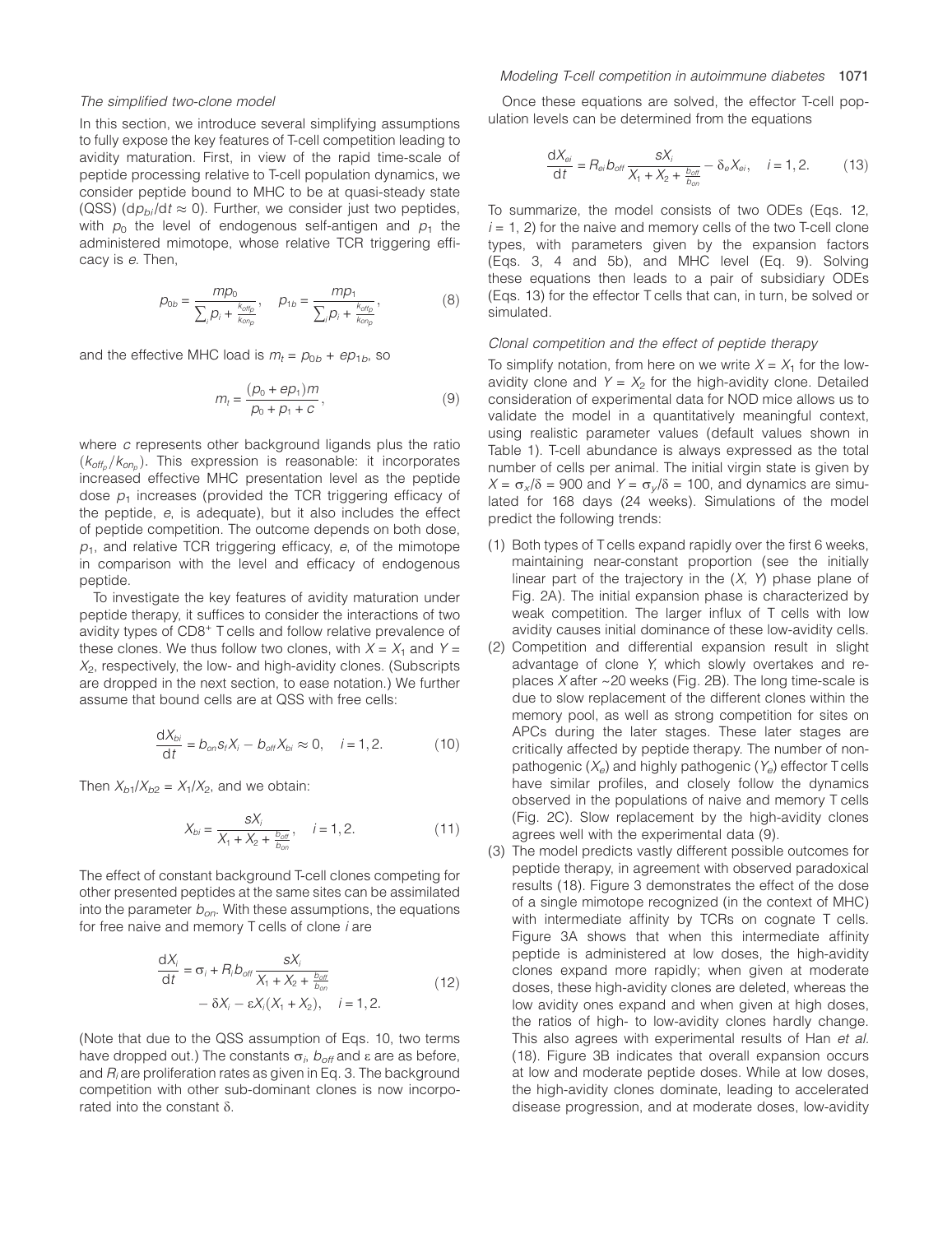| <b>Table 1.</b> Parameter values used in the model |  |
|----------------------------------------------------|--|
|----------------------------------------------------|--|

| Parameters<br>Meaning                                                                                                                                                                                                                                                                                                                                                                                                                                                                                                                                                                                                                                                                                                                                                                                                                                                                                                                                                                                                       | Value units                                                                                                                                                                                                                                                                                                                                    | Reference                                                                                                   |
|-----------------------------------------------------------------------------------------------------------------------------------------------------------------------------------------------------------------------------------------------------------------------------------------------------------------------------------------------------------------------------------------------------------------------------------------------------------------------------------------------------------------------------------------------------------------------------------------------------------------------------------------------------------------------------------------------------------------------------------------------------------------------------------------------------------------------------------------------------------------------------------------------------------------------------------------------------------------------------------------------------------------------------|------------------------------------------------------------------------------------------------------------------------------------------------------------------------------------------------------------------------------------------------------------------------------------------------------------------------------------------------|-------------------------------------------------------------------------------------------------------------|
| Influx of low-avidity T cells from the thymus<br>$\sigma_{\rm x}$<br>Influx of high-avidity T cells from the thymus<br>$\sigma_{V}$<br>Death rate of naive and memory T cells<br>δ<br>$\delta_e$<br>Death rate of effector T cells<br>Homeostasis of T-cell pool<br>ε<br>Unbinding rate of T cell from APC<br>$b_{\text{off}}$<br>Binding rate of T cell to APC<br>$b_{\text{on}}$<br>Number of cell divisions per proliferating T cell<br>d<br>6<br>Maximal fraction of daughter cells that are memory cells<br>Total number of binding sites on APCs<br>S<br>MHC level at which half of the low-avidity T cells become activated<br>$a_{x}$<br>MHC level at which half of the high-avidity T cells become activated<br>$a_{V}$<br>Increase of MHC level needed to shift the T-cell dynamics from expansion to clonal exhaustion<br>h<br>Maximum number of MHC complexes per site<br>m<br>Peptide level for half-maximal MHC binding<br>С<br>Amount of endogenous peptide<br>$p_0$<br>Amount of injected mimotope<br>$p_1$ | 9 cell day <sup>-1</sup><br>1 cell day <sup>-1</sup><br>$0.01 \text{ day}^{-1}$<br>$0.3 \text{ day}^{-1}$<br>$10^{-6}$ cell day <sup>-1</sup><br>$6 \text{ day}^{-1}$<br>$5 \times 10^{-4}$ day <sup>-1</sup><br>0.05<br>20 000<br>130 MHC/site<br>120 MHC/site<br>80 MHC/site<br>1000 MHC/site<br>$245 \mu$ q<br>$5 \mu g$<br>$0 - 100 \mu g$ | $(49)^{a}$<br>$(49)^{a}$<br>$(34, 35)^{b}$<br>$(36)^{b}$<br>$(50)$ <sup>d</sup><br>(26, 40, 51)<br>(40, 51) |

<sup>a</sup>The mouse lymphocyte repertoire consists of ~10<sup>8</sup> lymphocytes (49). Given a turnover of 1% day<sup>-1</sup> (34), the influx of T cells from the thymus is  $\sim$ 10<sup>6</sup> day<sup>-1</sup>. The total number of T-cell clones in mice is  $\sim$ 10<sup>7</sup> (49), so every clone is produced once per 10 days. Suppose that 100 clones recognize the peptide at a level high enough to trigger their own proliferation, then the daily influx should be ~10. Assuming that 90% of these naive T cells have low avidity, we estimate  $\sigma_x = 9$  and  $\sigma_y = 1$ . <sup>b</sup>The lifespan of naive and memory T cells is ~100 days (34, 35), while for effector T cells, it is roughly 3 days (36). <sup>c</sup>The parameters  $\varepsilon$  and  $b_{on}$  have been used to adjust the dynamics of the model. <sup>d</sup>T cells and APCs form an immunological synapse that lasts for ~4 h. <sup>e</sup>Each pancreatic lymph nodes (PLNs) contains ~10<sup>6</sup> cells, 1% of which are APCs. With ±4 PLNs per mice and at most around five T cells concurrently binding to the same APC, the total number of sites is  $\sim$  2  $\times$  10<sup>5</sup>. We here assume that only 10% of those sites present the peptide at a sufficiently high level to establish an immunological synapse. <sup>f</sup> We are currently working on better estimates, based on the kinetics of the MHC peptide–TCR complex and a detailed description of the TCR down-regulation by serial engagement. <sup>g</sup>With these choices of parameter values for  $p_0$  and c, 20 peptide–MHC complexes are initially presented. Varying the parameter  $p_1$  from 0 to 100 µg, leads to an increase in peptide presentation from 20 to 300; this alters the dynamics from expansion to clonal exhaustion. Unless otherwise indicated, we chose  $\rho_1$  =100 µg in our simulations. <sup>h</sup>A direct link between the affinity of a mimotope and this parameter is not currently available. In the simulations, we used  $e = 1$ , unless otherwise indicated.

clones grow and overtake their pathogenic, high-avidity counterparts, leading to disease protection. At high doses, deletion of all T-cell clones (high and low avidity) creates a 'niche' for other clones [likely sub-dominant, see Han et al. (18)]. Now these can expand and dominate, fostering disease progression. The model predicts a large T-cell expansion in the first 3 weeks of highdose therapy (Fig. 2D), which agrees well with our own unpublished results.

(4) The model shows that a delicate balance between peptide dose and affinity is needed to promote the recruitment of the 'protective' (type  $X$ ) T cells (protective here denotes blocking high-avidity clones from gaining dominance, but we do not exclude other possible forms of active protection). This delicate balance is reflected in Fig. 4A. The figure plots the predicted abundance of low- (green) and high (red)-avidity T cells after 24 weeks of treatment for 15 000 different peptide therapy regimes administered regularly and continuously (see Discussion of other forms of administration further on). The time course of therapy is generally as follows: after ~3 weeks of peptide treatment, there is a rapid shift in the proportions of low- and highavidity clones (see Fig. 2D) and a strong effect of therapy is observed. (The time-scale depends partly on what is assumed to be the 'protective threshold'.) A second, longer phase, then results in complete dominance of one or the other T-cell clone. We varied both the dose,  $p_1$ , and the relative TCR triggering efficacy, e, of the mimotope to

show the array of possible peptide effects. Note that the distribution of therapy strategies ( $p_1$  and e) that lead to recruitment of the greatest number of protective, lowavidity clones (highest ridge on the green surface) is non-linear. Slight departures from these strategies can result in dominance of pathogenic, high-avidity clones (highest ridge on the red surface). The delicate balance also means that the timing of therapy is critical, as the dynamics are sensitive to initial conditions: If therapy is started too late, the tendency of high-avidity clones to dominate would be already strong, and thus, much harder to reverse (see Fig. 2A). This emphasizes the idea that achieving an optimal balance between peptide dose and TCR triggering efficacy (as well as the timing of the therapy) is of paramount importance in the effectiveness of peptide therapy.

(5) Effector T cells have high turnover, and closely track the dynamics of the naive and memory populations. We compared the dynamics of the full model with those in which a QSS approximation was made  $(dX_e/dt = dY_e/dt \approx 0)$ and found close agreement, except during the transient phase in the first weeks after treatment initiation (see Fig. 5B). This suggests that for understanding and predicting long-term dynamics of clonal competition, the CTLs can be ignored. Moreover, after the first 3 weeks of peptide therapy (but not before), the observed relative abundances of different T-cell clones (e.g. the ratio  $X/Y$  or  $X_0/Y_0$ ) should be good indicators of the state of competition.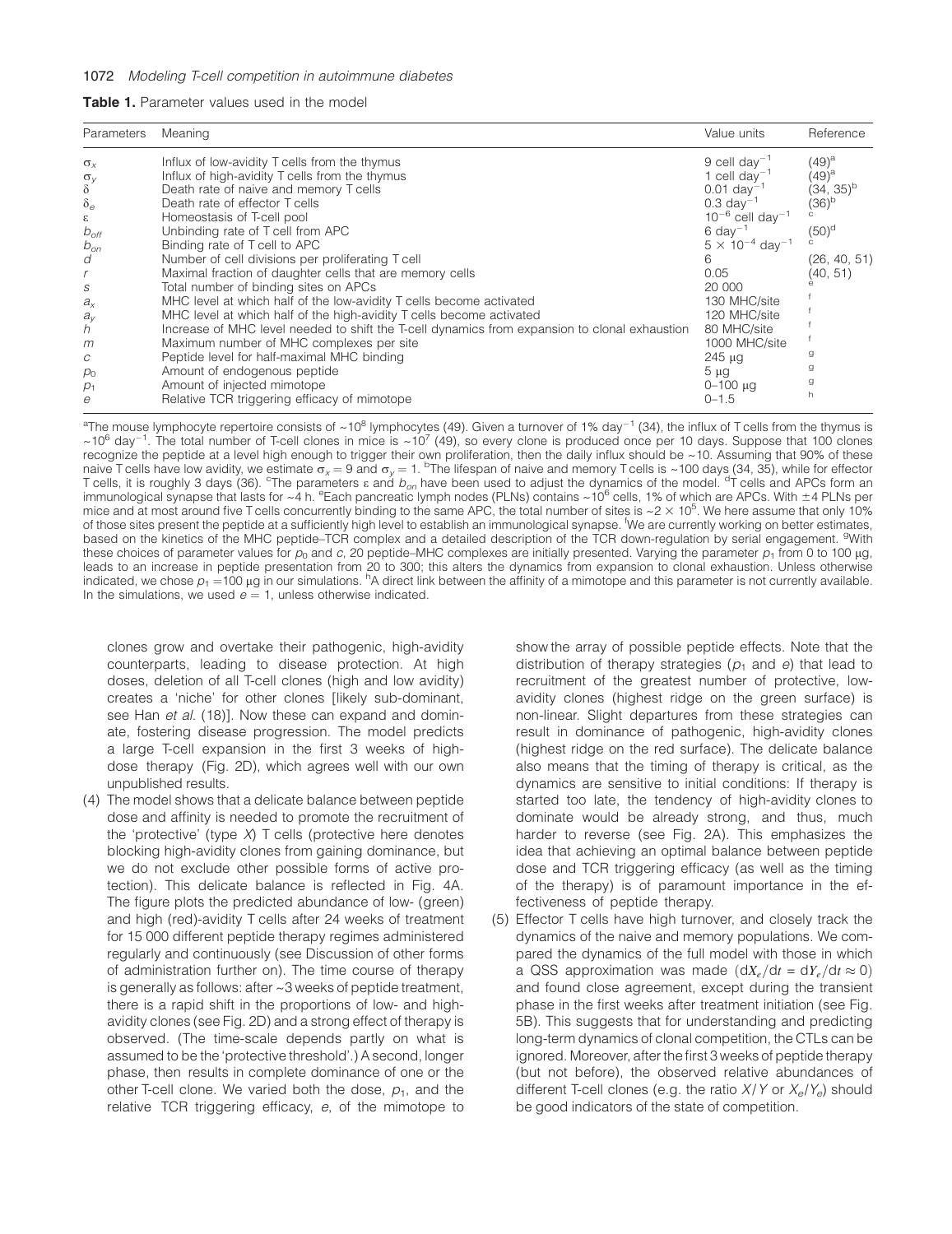

Fig. 2. (A) After fast expansion of both populations, the low-avidity Tcells are slowly replaced by high-avidity Tcells, as shown in this  $(X, Y)$  phase plane for the two-clone model (Eqs. 12,  $X =$  low-avidity clone population,  $Y =$  high-avidity clone population; thin line: X nullcline; thick line: Y nullcline). A single trajectory, starting in the virgin state close to the origin and corresponding to the dynamics shown in B is superimposed. After an initial 'detour' into the positive  $(X, Y)$  plane, the trajectory heads toward a steady state in which Y dominates and X has a very low (but non-zero) level. In  $(B-D)$ ,  $X =$  thin curve and  $Y =$  thick curve. (B) Time-plot of the model, showing the number of low- (X) and high (Y)-avidity Tcells, given by Eqs. 12, over a period of 24 weeks. (C) Time-plot of the resulting dynamics of the effector populations ( $X_e$  and  $Y_e$ ) given by Eqs. 13. (D) Time-plot of the model showing the levels of the effector T-cell populations over a period of 3 weeks after a high-dose peptide therapy is started (therapy is started at 3 weeks of age). A temporary huge expansion can be observed over the first week.

(6) We further investigated the possibility that peptide therapy not only affects the number of MHCs per APC that present the peptide but also the number of APCs that do so. Figure 4B shows the level of low- (green) and high (red)-avidity T cells after 24 weeks of treatment for different combinations of both variables. Increasing the number of APCs accelerates avidity maturation due to decreasing time intervals between successive activation and proliferation steps, while increasing the number of MHC per APC blunts avidity maturation due to the fact that the difference in activation and proliferation rate between high- and low-avidity clones becomes small. Both effects are expected to occur simultaneously during peptide therapy, making experimental outcomes even more unpredictable.

## **Discussion**

We have constructed a quantitative mathematical model for T-cell competition dynamics in T1D to investigate whether and how treatment with mimotopes specific for a prevalent population of autoreactive Tcells in NOD mice can bring about prolonged protection from T1D. As inputs to this model, we used known features of the immune system and parameters based on experimental data. As outputs, we used the model to study the naive versus activated state, the level of memory versus effector T cells, the influence of peptide dose and avidity on treatment efficacy and the relative roles of proliferation and clonal exhaustion in T-cell avidity maturation and in response to peptide therapy. The dynamics of autoimmune disease progression in both untreated and peptide-treated mice are well explained by a process of clonal competition of non-pathogenic (low avidity,  $X$ ) and pathogenic (high avidity, Y) clones. We found two distinct phases, with different time-scales, of T-cell avidity maturation during T1D progression: an initial stage characterized by rapid expansion of all relevant T cells, with more or less constant proportions of different clones, and a later stage in which the Y clone, with its larger expansion factor,  $R_{\nu}$  outcompetes others and takes over.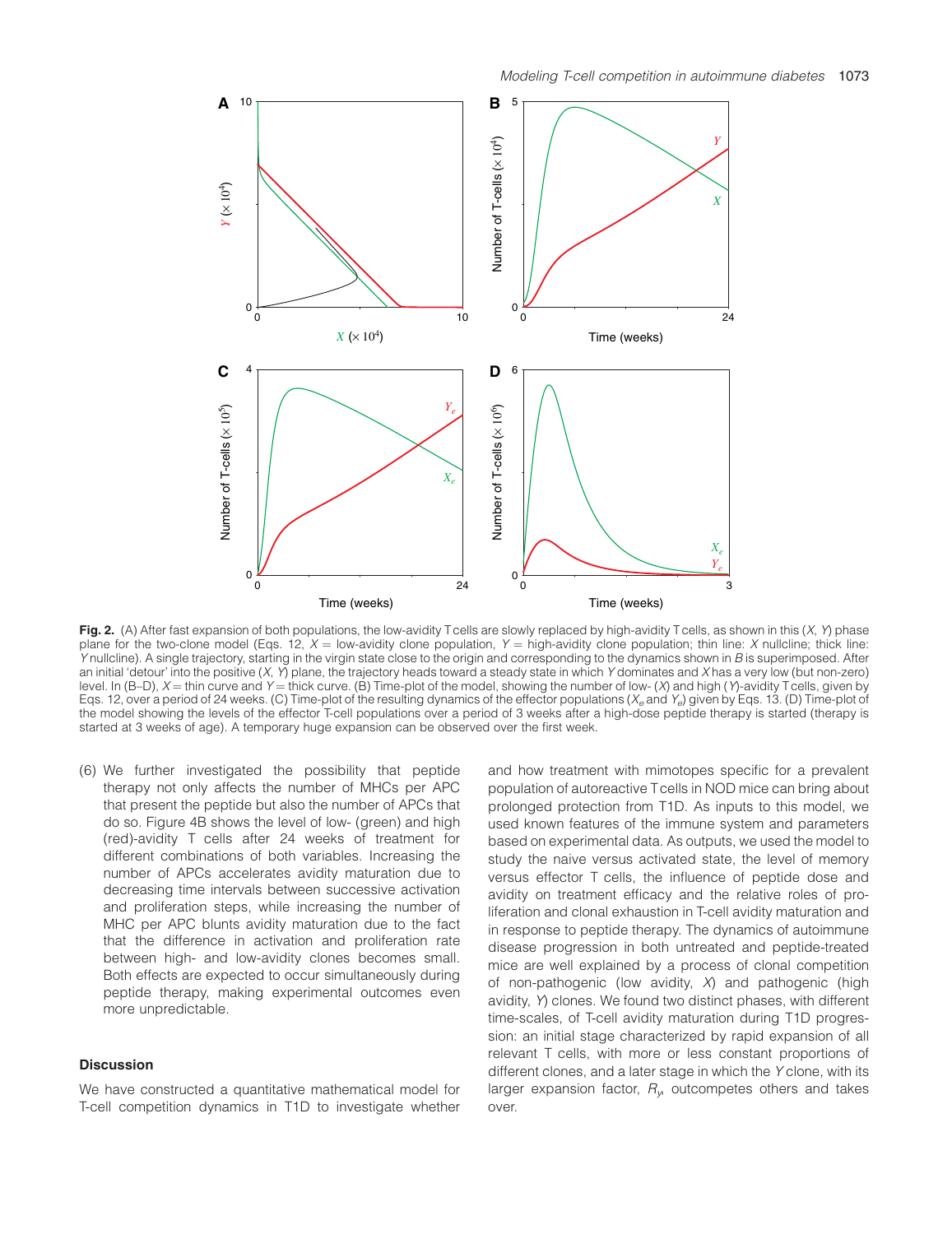

Fig. 3. (A) Percentage high-avidity (type Y) T cells after 24 weeks versus peptide dose,  $p_1$ . An intermediate dose (40–70 µg) has the best therapeutic potential, whereas a low dose (15–25 lg) leads to a higher fraction of high-avidity T cells, and would hence accelerate the pathology. (B) Total number of low- (X) and high (Y)-avidity T cells after 24 weeks versus peptide dose. The low-avidity cells dominate at the dose range 40–80 lg; at higher doses, all clones are deleted, creating space for other T-cell populations to take over.

Another output of the model is the prediction of the population-level response to systemic treatment with different mimotopes. The model describes how T-cell activation, proliferation and differentiation are affected by peptide dose and/ or affinity. Thus, it provides an understanding of the mechanisms underlying the paradoxical non-linear outcome of NRP/IGRP206-214-based peptide therapy (18). Specifically, it shows how dynamics at the level of individual T-cell clones can result in avidity maturation of the entire population of clones targeting a single antigenic epitope. It also illustrates why manipulation of clonal competition for dominance using mimotopes is a double-edge sword: treatment can lead to protection when it fosters the expansion and recruitment of low-avidity (non-pathogenic) clones but it can also accelerate disease if it promotes the expansion of high-avidity clones or the recruitment of other (sub-dominant yet pathogenic) populations of autoreactive Tcells. Thus, success of peptide therapy hinges on an optimal balance between dose and affinity, and slight departures from this balance may be ineffective or even harmful.

Our model is based on continuously administered mimotopes. Response to a single injection or to a discrete number of injections would be much more difficult to quantify, requiring many more assumptions about pharmaceutical kinetics of the absorption, presentation and clearance. In principle, the correctly designed dose and affinity of a single mimotope injection should delay the disease, just as the wrong design choice could accelerate it. Keeping track of the changing level of circulating and presented mimotopes is beyond the scope of our model at this point, and the complex temporal variations of peptide and its presentation between injections would introduce a sequence of regimes in which different T-cell clones expand and collapse.

In constructing and analyzing the model, we have made some simplifications and assumptions that warrant discussion. First, we assumed that the thymic output terms  $\sigma_i$  (with  $\sigma_x \gg \sigma_y$ ) are not affected by peptide therapy. This assumption may not be entirely accurate. For example, in a transgenic mouse where the thymus predominantly exports intermediate to high-avidity T cells, high doses of high-affinity peptides

result in substantial thymocyte deletion (our unpublished results). Since the thymic output of specific clones is very small during the initial phase, stochastic effects are anticipated. However, influx of naive cells plays a marginal role during the slow replacement phase, when memory T cells dominate. We therefore predict that any effects of mimotopes on the thymic output terms have, at best, a minor effect on the outcome of the therapy once the immune process has progressed sufficiently, that is, if therapy begins later than 3 weeks into the adaptive immune response.

Second, we chose a competition term in the form  $rX_i/(1+X_i)$ rather than  $rX_i(1 - X_i/K)$  because T cells are continuously binding to and detaching from sites on APCs (and proliferating), even at high population levels. In alternate competition models where the T-cell growth rate tends to zero as the population increases, the replacement rate would depend only on the death rate, which, in the case of naive and memory T cells, would be far too slow to account for avidity maturation.

Third, the model suggests that strong competition is occurring, that is, the estimated value of the competition parameter, e, is quite high. Much lower values of e lead to high variations in the total cell population during peptide therapy, because the carrying capacity then depends almost linearly on the expansion factor. Such variations, however, have not been observed experimentally. If the level of competition with unrelated clones were similarly strong, then the total level of competition would become unreasonably high. We therefore conclude that the high level of T-cell competition is due to crowding within the regional lymph nodes. This would explain why similar clones responding to the same peptide–MHC complex compete much more with one another than with unrelated clones.

Fourth, many biological processes that impact autoimmune disease were not included in this model. For example, notwithstanding the contribution of  $CD4^+$  T<sub>h</sub> to  $CD8^+$  T-cell priming, we did not consider these cells explicitly in the model, because CD4<sup>+</sup> T cells should not alter the competitive balance between high- and low-avidity epitope-specific MHC class I-restricted T cells, despite their contribution to CD8+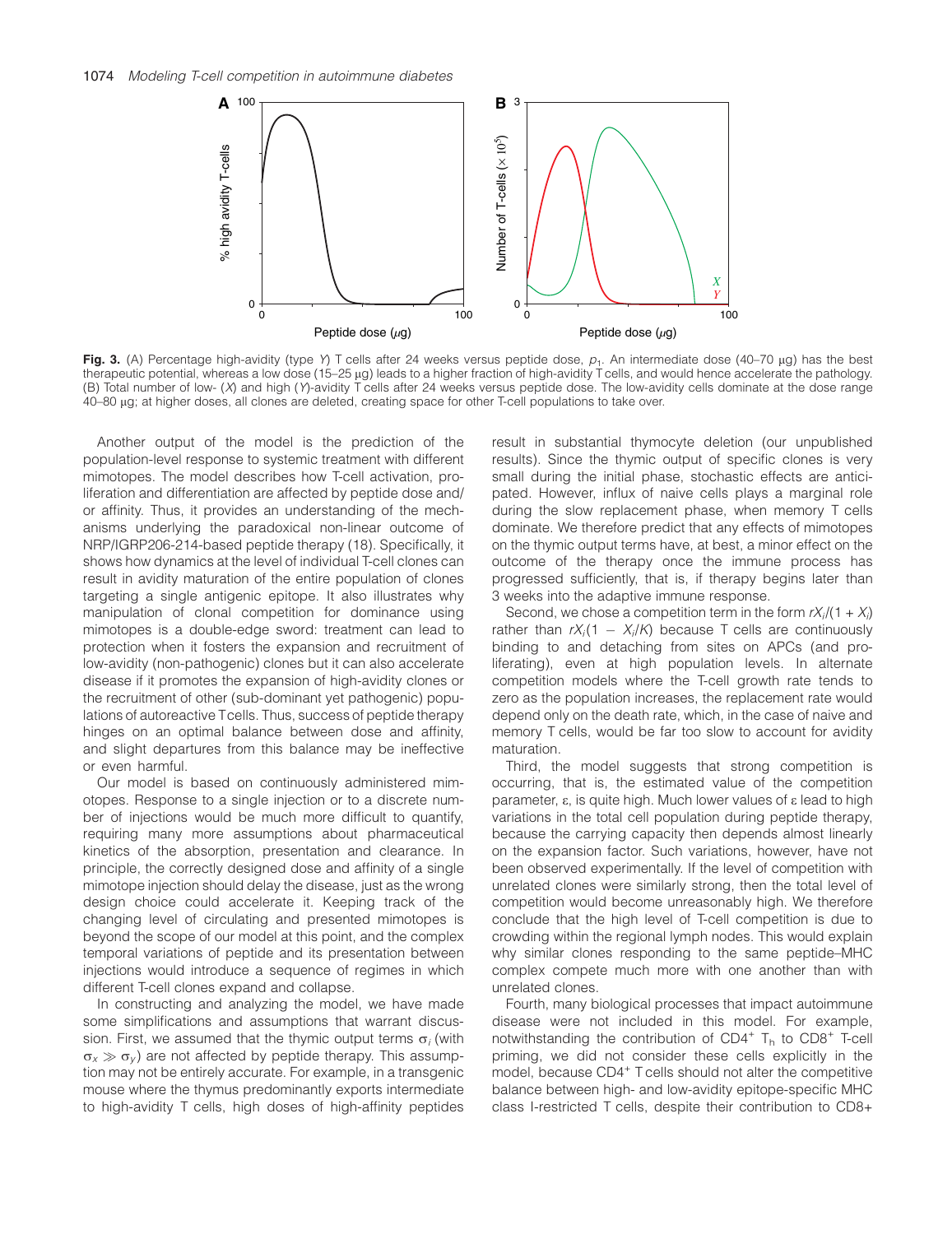

Fig. 4. (A) The combined effect of dose,  $p_1$ , and relative TCR triggering efficacy, e, of the peptide on the outcome of peptide therapy. The graph shows the population sizes of low-avidity,  $X$  (green), and high-avidity, Y (red), T cells after 24 weeks. Intermediate peptide doses, and/or relative triggering efficacy, are needed to obtain a high level of X and a low level of Y. (B) Population sizes of  $X$  (green) and Y (red) after 24 weeks for different levels of binding sites on APCs, s, and/or peptide–MHC complexes per site presenting the peptide,  $m<sub>t</sub>$ . To emphasize the opposite effect of those two different ways in which presentation can increase, we have excluded in these simulations the variation in memory cell production, as defined by Eq. 5b. Instead, we used  $M_x = M_y = 2^d r = \text{constant}.$ 

## Modeling T-cell competition in autoimmune diabetes 1075

T-cell survival, recruitment or memory. Also, a potential increase in the level of presentation of endogenous peptide  $(IGRP206-214)$  resulting from Tcell-mediated  $\beta$ -cell death was not considered. This feedback loop could potentially explain periodicities observed in the size of the circulating IGRP206- 214-reactive T-cell pool during the pre-diabetic phase (12), and could conceivably play a role in accelerating the rate of T-cell avidity maturation.

The fifth and last potential caveat on the interpretation of our model and experimental data is that, although both strongly suggest that clonal exhaustion occurs during peptide therapy, other mechanisms could also influence and (partly) account for the observed trends. For example, (i) protective mimotopes might activate certain subsets of canonical regulatory T cells that might affect the kinetics of T-cell avidity maturation (44). For this to occur, however, these regulatory T cells would have to express mimotope-reactive TCRs (which is unlikely) or would have to undergo activation in response to cytokines, such as CD8<sup>+</sup> T cell-derived IL-2 (a more realistic possibility); (ii) most likely, some fraction of the injected mimotopes will be presented by non-professional APCs (much more abundant than professional APCs). This could lead to an increased activation level and anergy, due to down-regulation of the TCR level (45) or to a reduction in the level of co-stimulatory receptors, such as CD28 (46). However, the huge expansion observed during early peptide treatment (our unpublished results) shows that this cannot be the dominant effect, and proves that the treatment causes a significant increase in presentation by professional APCs; (iii) the model can only account for observations made with agonists [full or partial as in Han et al. (18)], but certain mimotopes might instead have an antagonistic effect on TCR triggering (and therefore, a negative value of e). Such antagonistic effects have been observed by Bachmann et al. (47) and modeled by Rabinowitz et al. (48).

Regardless of the contribution of these alternate mechanisms, our model is consistent with and supports the interpretation of the paradoxical results of Han et al. (18). That is, in polyclonal autoimmune responses involving multiple epitopes in each of several auto-antigens, and T-cell clones



Fig. 5. (A) Time-plot of the total number of effector T cells showing the full model (thick lines) as well as results of the QSS approximation (thin lines). (B) Comparison of the full model (curves with a peak) and the QSS assumption (decreasing curves) for the dynamics of Fig. 2D. The QSS approximation is not satisfied for sudden changes, and it fails to track the transient peak in the effector T cells after initiation of peptide therapy.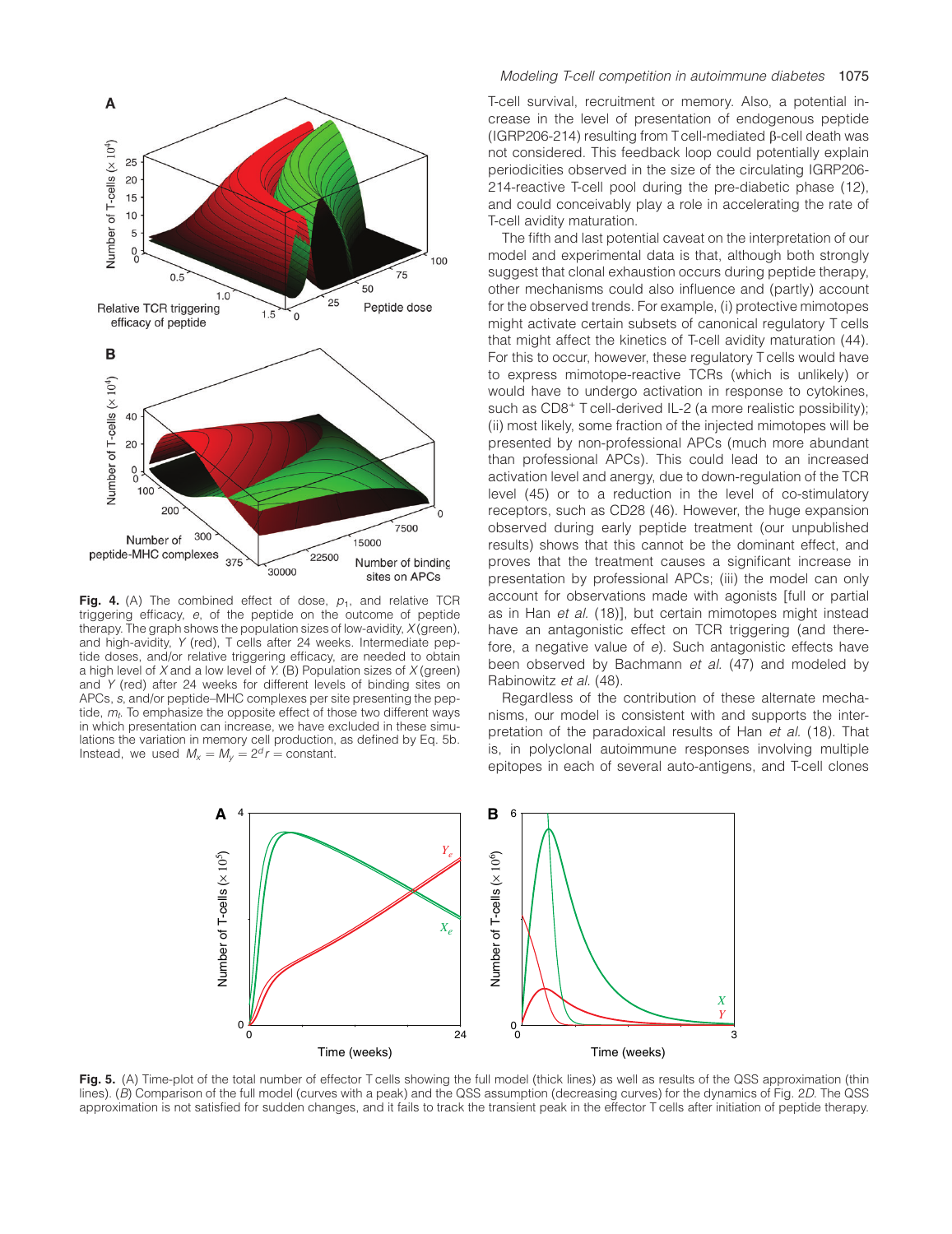#### 1076 Modeling T-cell competition in autoimmune diabetes

recognizing each epitope with a range of avidities, the effectiveness of mono-specific peptide therapy increases when it promotes both expansion of non-pathogenic, lowavidity T cells and deletion of their high-avidity counterparts. Our model supports the idea that both processes are driven by competition between the T cells for binding to APCs and subsequent activation and proliferation in the regional lymph nodes. We predict two of the experimental outcomes that were observed. First, therapeutic effectiveness requires continued treatment. Initiation of an effective mimotope therapeutic protocol (in terms of dose and peptide affinity) at an advanced stage of the disease process delayed, but did not blunt, T1D development (18). Second, the response to peptide therapy is highly non-linear (not directly proportional to the dose or affinity of the peptide). According to the model, this is due to the fact that therapy affects both the speed of clonal replacement and the expansion factors that determine the outcome of competition. Thus, it illustrates that a delicate balance between dose and affinity of peptide is needed to elicit autoimmune disease protection.

## Acknowledgements

We thank D. Finegood for fostering the collaboration between experimentalists and theoreticians. During the course of this work, A.F.M.M. was supported by Mathematics of Information Technology and Complex Systems, a program of the Network of Centres of Excellence, Canada. L.E.K. is also supported by an NSERC research grant. P.S. is a Scientist of the Alberta Heritage Foundation for Medical Research and is supported by the Canadian Institutes of Health Research. L.E.K. and P.S. acknowledge additional funding from the Juvenile Diabetes Research Foundation. We thank members of bCAN for very helpful discussions.

#### Abbreviations

| <b>APC</b>       | antigen-presenting cell                        |
|------------------|------------------------------------------------|
| <b>IGRP</b>      | islet-specific glucose-6-phosphatase catalytic |
|                  | subunit-related protein                        |
| <b>NOD</b>       | non-obese diabetic                             |
| <b>NRP</b>       | amino acid sequence KYNKANWFL                  |
| ODE.             | ordinary differential equation                 |
| QSS              | quasi-steady state                             |
| T <sub>1</sub> D | type 1 diabetes                                |
|                  |                                                |

#### **References**

- 1 Weiner, H. L. 1997. Oral tolerance for the treatment of autoimmune diseases. Annu. Rev. Med. 48:341.
- 2 Zhang, Z. J., Davidson, L., Eisenbarth, G., and Weiner, H. L. 1991. Suppression of diabetes in nonobese diabetic mice by oral administration of porcine insulin. Proc. Natl Acad. Sci. USA 88:10252.
- 3 Daniel, D. and Wegmann, D. R. 1996. Protection of nonobese diabetic mice from diabetes by intranasal or subcutaneous administration of insulin peptide B-(9-23). Proc. Natl Acad. Sci. USA 93:956.
- 4 Gottlieb, P. A. and Eisenbarth, G. S. 2002. Insulin-specific tolerance in diabetes. Clin. Immunol. 102:2.
- 5 Chaillous, L., Lefèvre, H., Thivolet, C. et al. 2000. Oral insulin administration and residual beta-cell function in recent-onset type 1 diabetes: a multicentre randomised controlled trial. Diabete Insuline Orale group. Lancet 356:545.
- 6 Diabetes Prevention Trial—Type 1 Diabetes Study Group. 2002. Effects of insulin in relatives of patients with type 1 diabetes mellitus. N. Engl. J. Med. 346:1685.
- 7 Hänninen, A. 2000. Prevention of autoimmune type 1 diabetes via mucosal tolerance: is mucosal autoantigen administration as safe and effective as it should be? Scand. J. Immunol. 52:217.
- 8 Blanas, E. and Heath, W. R. 1999. Oral administration of antigen can lead to the onset of autoimmune disease. Int. Rev. Immunol. 18:217.
- 9 Amrani, A., Verdaguer, J., Serra, P., Tafuro, S., Tan, R. and Santamaria, P. 2000. Progression of autoimmune diabetes driven by avidity maturation of a T-cell population. Nature 406:739.
- 10 Han, B., Serra, P., Yamanouchi, J. et al. 2005. Developmental control of  $CDS(+)$  Tcell-avidity maturation in autoimmune diabetes. J. Clin. Invest. 115:1879.
- 11 Delovitch, T. L. and Singh, B. 1997. The nonobese diabetic mouse as a model of autoimmune diabetes: immune dysregulation gets the NOD. Immunity 7:727.
- 12 Trudeau, J. D., Kelly-Smith, C., Verchere, C. B. et al. 2003. Prediction of spontaneous autoimmune diabetes in NOD mice by quantification of autoreactive T cells in peripheral blood. J. Clin.  $Invest 111:217$
- 13 Verdaguer, J., Yoon, J.-W., Anderson, B. et al. 1996. Acceleration of spontaneous diabetes in TCR-b-transgenic nonobese diabetic mice by  $\beta$ -cell cytotoxic CD8<sup>+</sup> T cells expressing identical endogenous TCR-a chains. J. Immunol. 157:4726.
- 14 Anderson, B., Park, B.-J., Verdaguer, J., Amrani, A. and Santamaria, P. 1999. Prevalent  $CDB^+$  T cell response against one peptide/MHC complex in autoimmune diabetes. Proc. Natl Acad. Sci. USA 96:9311.
- 15 Lieberman, S. M., Evans, A. M., Han, B. et al. 2003. Identification of the  $\beta$  cell antigen targeted by a prevalent population of pathogenic CD8+ T cells in autoimmune diabetes. Proc. Natl Acad. Sci. USA 100:8384.
- 16 Aichele, P., Kyburz, D., Ohashi, P. S. et al. 1994. Peptide-induced T-cell tolerance to prevent autoimmune diabetes in a transgenic mouse model. Proc. Natl Acad. Sci. USA 91:444.
- 17 Toes, R. E., Offringa, R., Blom, R. J., Melief, C. J. and Kast, W. M. 1996. Peptide vaccination can lead to enhanced tumor growth through specific T-cell tolerance induction. Proc. Natl Acad. Sci. USA 93:7855.
- 18 Han, B., Serra, P., Amrani, A. et al. 2005. Prevention of diabetes by manipulation of anti-IGRP autoimmunity: high efficiency of a lowaffinity peptide. Nat. Med. 11:645.
- 19 Altman, J. D., Moss, P. A. H., Goulder, P. J. R. et al. 1996. Phenotypic analysis of antigen-specific T lymphocytes. Science 274:94.
- 20 Zhang, Y., O'Brien, B., Trudeau, J., Tan, R., Santamaria, P. and Dutz, J. P. 2002. *In situ* B cell death promotes priming of diabetogenic CD8 T lymphocytes. J. Immunol. 168:1466.
- 21 Liblau, R. S., Wong, F. S., Mars, L. T. and Santamaria, P. 2002. Autoreactive CD8 Tcells in organ-specific autoimmunity: emerging targets for therapeutic intervention. Immunity 17:1.
- 22 Valitutti, S., Müller, S., Cella, M., Padovan, E. and Lanzavecchia, A. 1995. Serial triggering of many T-cell receptors by a few peptide-MHC complexes. Nature 375:148.
- 23 Goldstein, B., Faeder, J. R. and Hlavacek, W. S. 2004. Mathematical and computational models of immune-receptor signalling. Nat. Rev. Immunol. 4:445.
- 24 Viola, A. and Lanzavecchia, A. 1996. Tcell activation determined by T cell receptor number and tunable thresholds. Science 273:104.
- 25 Margulies, D. H. 1997. Interactions of TCRs with MHC-peptide complexes: a quantitative basis for mechanistic models. Curr. Opin. Immunol. 9:390.
- 26 Wells, A. D., Gudmundsdottir, H. and Turka, L. A. 1997. Following the fate of individual T cells throughout activation and clonal expansion: signals from T cell receptor and CD28 differentially regulate the induction and duration of a proliferative response. J. Clin. Invest. 100:3173.
- 27 Savage, P. A., Boniface, J. J. and Davis, M. M. 1999. A kinetic basis for Tcell receptor repertoire selection during an immune response. Immunity 10:485.
- 28 Sallusto, F. and Lanzavecchia, A. 2001. Exploring pathways for memory T cell generation. J. Clin. Invest. 108:805.
- 29 Freitas, A. A. and Rocha, B. 2000. Population biology of lymphocytes: the flight for survival. Annu. Rev. Immunol. 18:83.